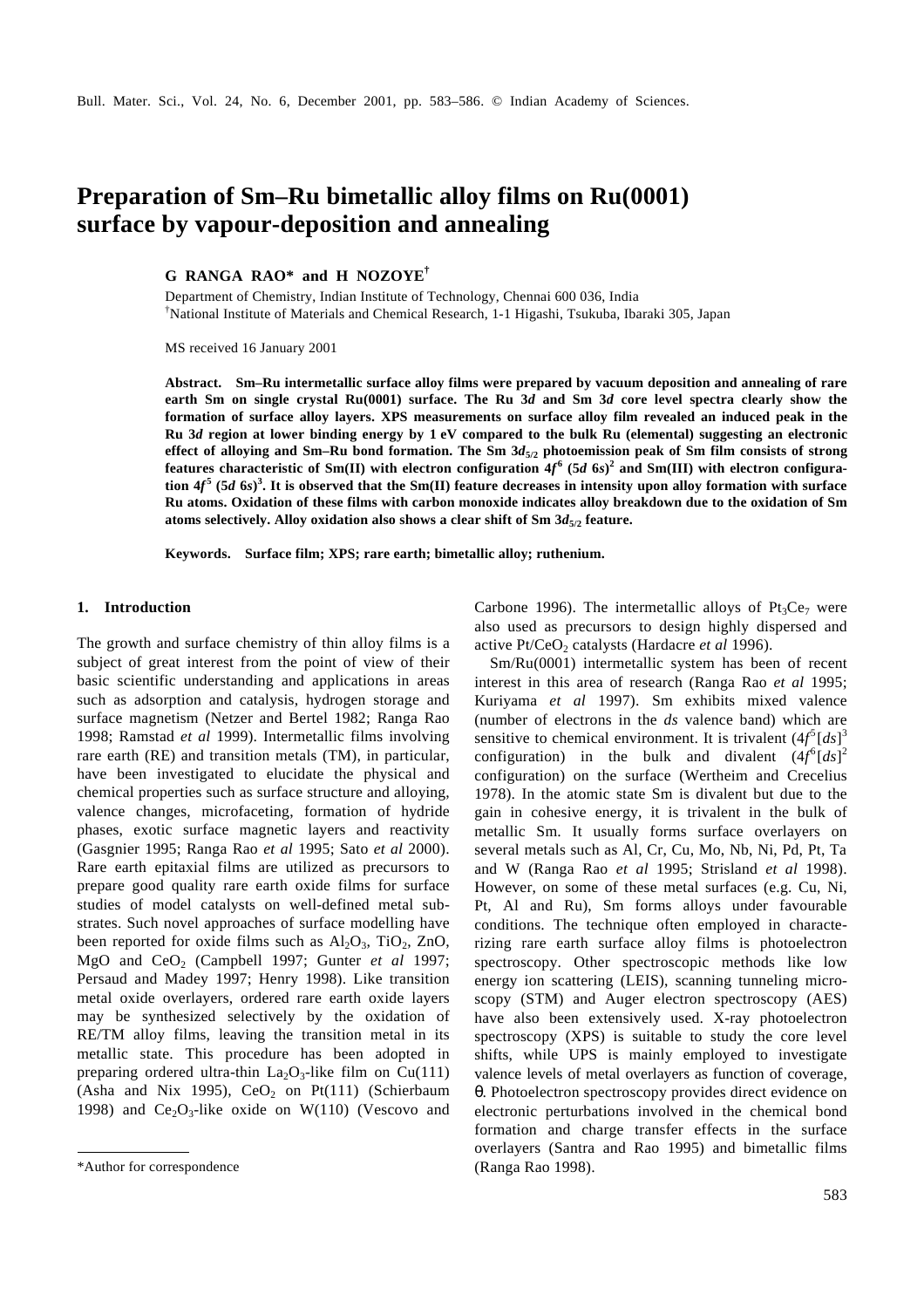In this paper, we report on the preparation of good quality Sm/Ru bimetallic films starting from Sm vapour deposit at 120 K under UHV conditions. The chemical interaction between Sm and Ru atoms has been studied by XPS. We illustrate that careful annealing of the deposit may produce surface intermetallic phases. These phases are found to be very sensitive to CO exposures and may be used to produce thin model  $Sm_2O_3$  films on Ru substrate.

## **2. Experimental**

The vapour deposition and surface analysis of Sm layers on Ru(0001) crystal were carried out in the preparation and analysis chambers of VG ESCALAB Mark II electron spectrometer. The Ru crystal was mounted on liquid nitrogen cooled manipulator using tantalum wires. The temperature can be varied between 95 K and 1500 K and was measured by a thermocouple spot welded to the crystal. Pure and collimated Sm vapour was generated by heating pure Sm resistively inside the preparation chamber at a base pressure of  $1 \times 10^{-10}$  mbar. The contamination due to hydrogen and oxygen has been avoided carefully by outgassing both Ru crystal as well as the Sm source at elevated temperatures in UHV for many hours. To clean the surface, Ru crystal was first annealed and then flashed to ~ 1500 K. Ru 3*d*, O1*s* and Sm 3*d* XPS regions were monitored using Al K*a* radiation at an analyser pass energy, 20 eV. No detectable contamination of surfaces occurred during the experiments. Annealing of Sm/Ru interface was carried out at desired temperature under UHV conditions.

# **3. Results and discussion**

The general method of preparing RM/TM surface alloy films is the deposition of the vapour obtained by evaporation of pure rare earth samples in ultrahigh vacuum. It is, however, difficult to prepare clean rare earth-based alloy films because of high reactivity of rare earth metals towards oxygen and other gases. We have used resistive heating of clean Sm metal piece for contamination free deposition and ensured that the pressure during the evaporation never exceeded  $\sim$  7  $\times$  10<sup>-10</sup> mbar. By this method, a thin layer of Sm was deposited on the Ru surface at 120 K for about 25 min. The amount of Sm deposit is estimated to be  $\sim$  3 monolayers based on Sm/Ru 3*d* ratio and TPD calibration curve reported earlier (Ranga Rao *et al* 1995). The corresponding Sm-covered Ru surface was annealed carefully at various temperatures. Annealing of the Sm-covered Ru produces interesting results which are summarized in figure 1. The plots represent the integrated Sm 3*d* and Ru 3*d* XPS intensities at a fixed emission angle as function of annealing temperature. The interface annealing was carried out for about five min at each data point and was cooled to ~ 300 K before recording XPS spectra. Shirley background subtraction was used for calculating the 3*d* intensities. It is interesting to see that the Sm 3*d* vs temperature curve shows a step-wise fall of Sm 3*d* intensity while the Ru 3*d* vs temperature curve exhibits a step-wise raise of Ru 3*d* intensity with temperature. This indicates systematic changes both in Sm and Ru atomic concentrations in the top layers of the Ru surface due to interdiffusion. Several TM/TM and RM/TM metal systems have been reported to show the tendency to form surface alloys by interdiffusion and faceting (Bardi 1994; Guan *et al* 1995; Ranga Rao *et al* 1995; Ranga Rao 1998). However, in the case of Sm on Ru, the step-wise diffusion process, as seen in figure 1, is pointing towards the formation of intermetallic compounds of certain fixed compositions. Similar observations have been reported on Al/Ru(0001) and Sm/Cu(111) systems (Wu *et al* 1995). The decrease and increase in intensities respectively of Sm 3*d* and Ru 3*d* are not linear or continuous but occur in step-wise manner around 120–450 K, 450–650 K and 650–850 K (see figure 1). The low temperature plateau is essentially due to elemental Sm deposit that does not diffuse into Ru subsurface in this temperature range. The interdiffusion is setting in above 450 K and the second



**Figure 1.** Sm 3*d* and Ru 3*d* intensity variations as function of annealing temperature of Sm deposit on Ru(0001).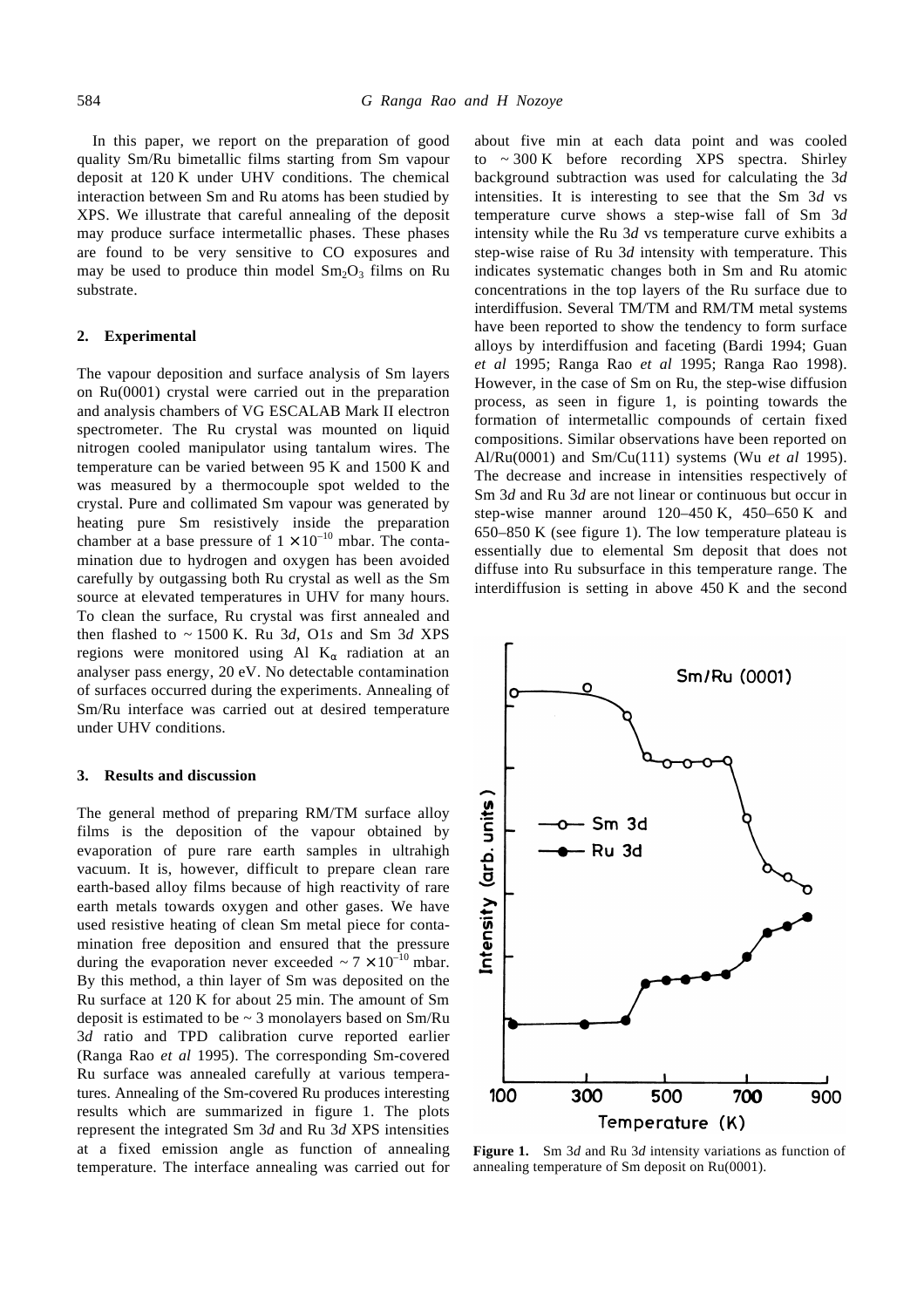and third steps can be attributed to the formation of intermetallic alloys of particular compositions. Above 850 K, the alloy phases decompose leading to Sm desorption.

In order to check the elemental character of Sm and alloy formation upon annealing, Ru 3*d* XPS region was monitored. Figure 2 shows the Ru 3*d* spectra from Ru surface after Sm deposition at 120 K, annealing at 500 K and then CO exposure at 105 K. The Ru 3*d* spectrum (figure 2a) at 120 K shows only the elemental Ru signal at 280 eV and there is no spectral evidence of alloying between Sm and Ru atoms at this temperature. Alloying of Ru with other metals (e.g. Al and Sm) usually gives a Ru  $3d$  peak at  $\sim$  279 eV and it is also seen clearly in the Ru 3*d* doublet (figure 2b) at 500 K. The induced intense peak at 279 eV occurs above 450 K indicating the growth of an alloy phase due to diffusion at elevated temperatures. Such a process is schematically shown in figure 3.

Alloy formation can also be confirmed from the detailed XPS scan of Sm  $3d_{5/2}$  region shown in figure 4. The Sm  $3d_{5/2}$  spectrum of Sm deposit at 120 K (figure 4a) shows characteristic divalent (4*f* 6 ) component between 1070 and 1080 eV and trivalent (4*f* 5 ) component between 1080 and 1090 eV. When the surface is annealed at



**Figure 2.** Ru 3*d* region monitored from Ru surface: a. Sm deposit at 120 K, b. annealed at 500 K and c. exposed to CO at 105 K.



The reactivity of the Sm–Ru surface alloy film is checked by exposing it to one Langmuir (1 L) CO gas at 10–8 torr and 105 K. The corresponding Ru 3*d* and Sm  $3d_{5/2}$  spectra are presented in figures 2c and 4c, respectively. The Ru 3*d* spectrum after CO exposure shows the reversal of peak intensities of elemental Ru and alloyed Ru. This is due to the fact that the Sm–Ru alloy decomposes in the presence of CO and forms surface Sm– oxide/carbide. The oxidation of Sm component is also seen clearly in the Sm  $3d_{5/2}$  spectra in figure 4. The full width at half maximum (FWHM) increases from spectrum 4*a* to spectrum  $4c$  (3⋅6 → 3⋅8 → 4⋅4 eV). In addition, there is a  $4f^5$  peak shift to higher binding energy by about 1 eV. These changes in the Sm 3*d*5/2 spectral characteristics strongly suggest the Sm oxidation upon CO exposure. It is, therefore, possible that Sm–Ru alloy films



**Figure 3.** Diffusion process leading to surface alloy formation on Ru(0001) surface at elevated temperatures.